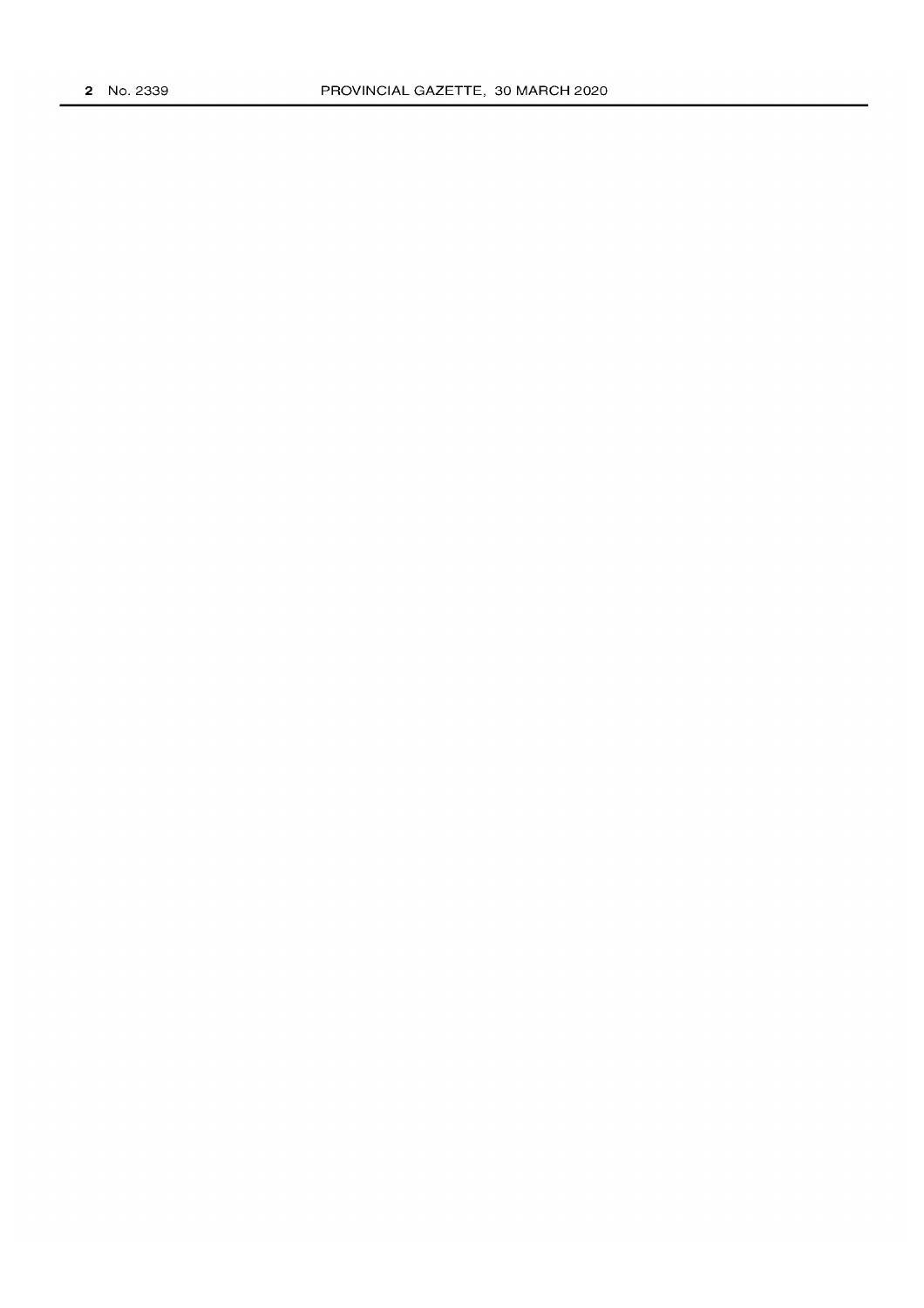## **CONTENTS**

|          |                                                                                                                                                                                                                  | Gazette<br>No. | Page<br>No. |
|----------|------------------------------------------------------------------------------------------------------------------------------------------------------------------------------------------------------------------|----------------|-------------|
|          | <b>GENERAL NOTICES • ALGEMENE KENNISGEWINGS</b>                                                                                                                                                                  |                |             |
| 39       | Local Government: Municipal Property Rates Act (6/2004): Public notice calling for inspection of the Sol                                                                                                         | 2339           | 14          |
| 40<br>40 | Spatial Planning and Land use Management Act, Act 16 of 2013 (SPLUMA): Erf 3929, Galeshewe<br>Wet op Ruimtelike Beplanning en die Bestuur van Grondgebruik, Wet 16 van 2013, (SPLUMA): Erf 3929,                 | 2339           | 15          |
|          |                                                                                                                                                                                                                  | 2339           | 15          |
| 41       | Spatial Planning and Land Use Management Act (16/2013): Portion of Erf 13373, Galeshewe                                                                                                                          | 2339           | 16          |
| 41<br>42 | Wet op Ruimtelike Beplanning en die Bestuur van Grondgebruik (16/2013): Gedeelte Erf 13373, Galeshewe<br>Northern Cape Gambling Act (3/2008): Notice is hereby given of applications received for Limited Payout | 2339           | 16          |
|          | Machine Site Operator Licence from Route Operator Vukani Gaming Northern Cape (Pty) Ltd                                                                                                                          | 2339           |             |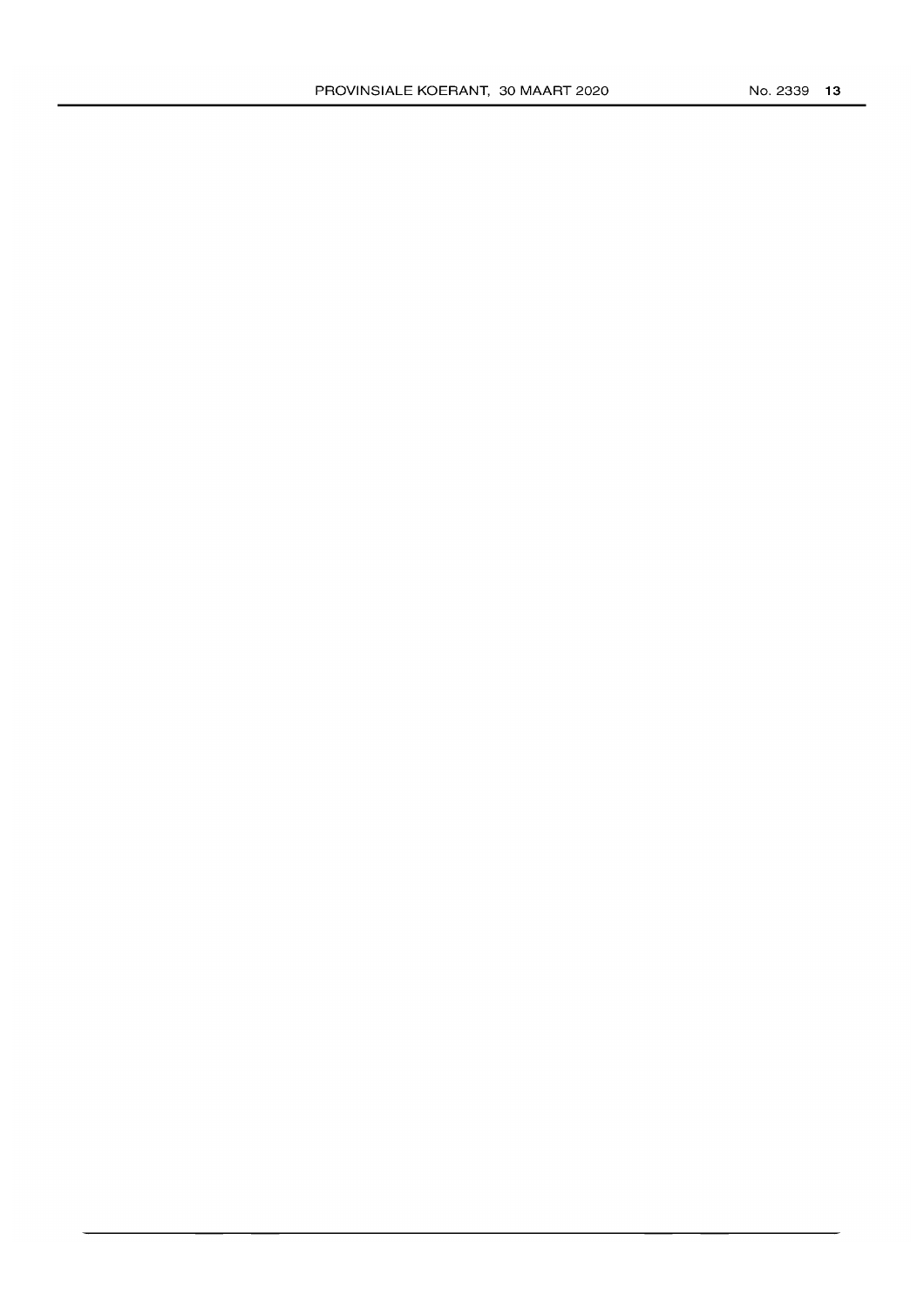# **GENERAL NOTICES • ALGEMENE KENNISGEWINGS**

#### **NOTICE 39 OF 2020**

#### **SOL PLAATJE MUNICIPALITY**

#### **PUBLIC NOTICE CALLING FOR INSPECTION OF THE SOL PLAATJE MUNICIPALITY SUPPLEMENTARY VALUATION ROLL 2019/2020 AND LODGING OF OBJECTIONS**

Notice is hereby given in terms of Section 49 (l)(a)(i) of the Local Government: Municipal Property Rates Act, 2004 (Act No.6 of 2004), hereinafter referred to as the "Act", that the Supplementary Valuation Roll for the period 1st July 2019 to 31st March 2020 is open for public inspection at the Valuation Department, Jim Summers Hall, Schmidtsdrift Road, at Customer Services at the Civic Centre in Bultfontein Road, or on our website at www.solplaatje.org.za, from the 1st April 2020 to the 5<sup>th</sup> May 2020.

An invitation is hereby made in terms of Section 49(l)(a)(ii) of the Act that any owner of property or other person who so desires should lodge an objection with the municipal manager in respect of any matter reflected in, or omitted from, the supplementary valuation roll within the above-mentioned period.

Attention is specifically drawn to the fact that in terms of Section 50(2) of the Act an objection must be in relation to a specific individual property and not against the valuation roll as such. The form for lodging an objection is obtainable at the Valuation Department, Jim Summers Hall, Schmidtsdrift Road, Kimberley or it can be downloaded from our website. **ONLY OBJECTIONS RECEIVED ON THE OFFICIAL FORMS AND WITHIN THE OBJECTION PERIOD WILL BE CONSIDERED.** The completed forms must be returned to the following address:

| Postal Address: | <b>Municipal Manager</b>  | Physical Address: Civic Centre |                                 |
|-----------------|---------------------------|--------------------------------|---------------------------------|
|                 | <b>Valuations Section</b> |                                | Rates and Valuations Section    |
|                 | Sol Plaatje Municipality  |                                | Sol Plaatje Drive               |
|                 | Private Bag x 5030        |                                | Cnr. Lyndhurst & Bultfontein Rd |
|                 | Kimberley                 |                                | Kimberley                       |
|                 | 8300                      |                                |                                 |

For enquiries please contact Mr M. Josephs at 053 830 6065 (e-mail: mjosephs@solplaatje.org.za) or the SPM Call Centre at the Civic Centre on the numbers:  $053 - 8306000$ 

**ACTING MUNICIPAL MANAGER** SOL PLAATJE MUNICIPALITY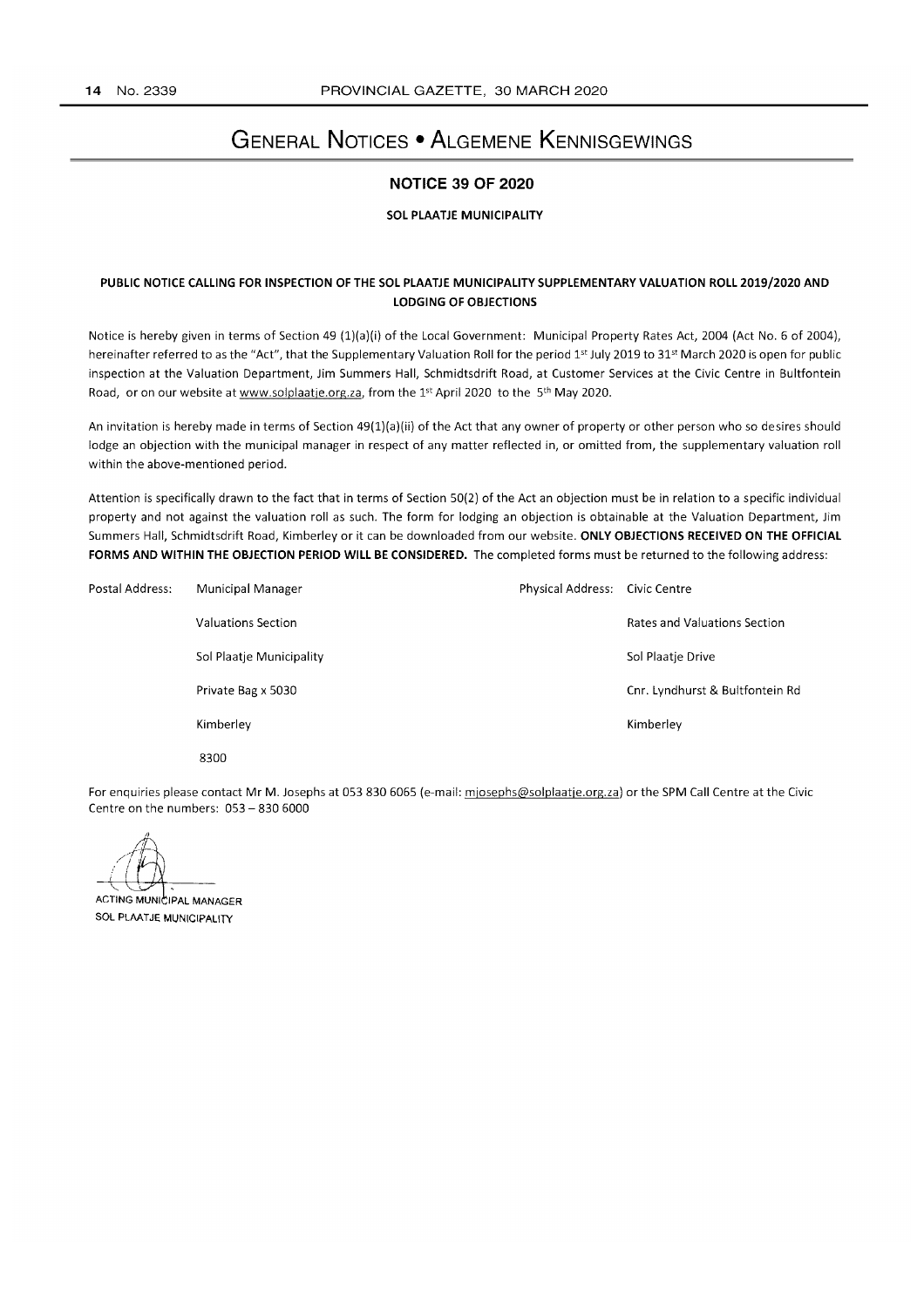### **NOTICE 40 OF 2020**

# **SOL PlAATJE MUNICIPALITY**

# **FINAL NOTICE: CLOSURE OF A PORTION OF ERF 3929 (PARK) GALESHEWE, ADMIN DISTRICT: KIMBERLEY**

Sol Plaatje Municipality hereby gives final notice in terms of the Spatial Planning and Land use Management Act, Act 16 of 2013 (SPLUMA) and Section 37 (2) of the Land Survey Act 1997 (Act 7/1997) for the amendment of General Plan S.G. No. F652/1982 for the closure of portion of Erf 3929 Galeshewe.

ACTING MUNICIPAL MANAGER Sol Plaatje Municipality Private Bag X5030 Kimberley 8300

Erf 3929 Galeshewe Vergenoeg 506 (p158)

### **KENNISGEWING 40 VAN 2020**

# **SOL PlAATJE MUNISIPALITEIT**

# **FINALE SLUITINGSKENNISGEWING: SLUITING VAN GEDEELTE VAN ERF 3929 (PARK) GALESHEWE, ADMIN DISTRIK: KIMBERLEY**

Sol Plaatje Munisipaliteit gee hiermee finale kennisgewing ingevolge die Wet op Ruimtelike Beplanning en die bestuur van grondgebruik, Wet 16 van 2013, (SPLUMA) en artikel 37 (2) vir Landmeter-Generaal Artikel 1997 (Art. 7 van 1997) vir die wysiging van Aigemene Plan **LG**  No. F652/1982, vir die sluiting van gedeelte van Erf 3929 Galeshewe.

WAARNEMENDE STADSBESTUURDER Sol Plaatje Munisipaliteit Privaatsak X5030 Kimberley 8300

Erf 3929 Galeshewe Vergenoeg 506 (p158)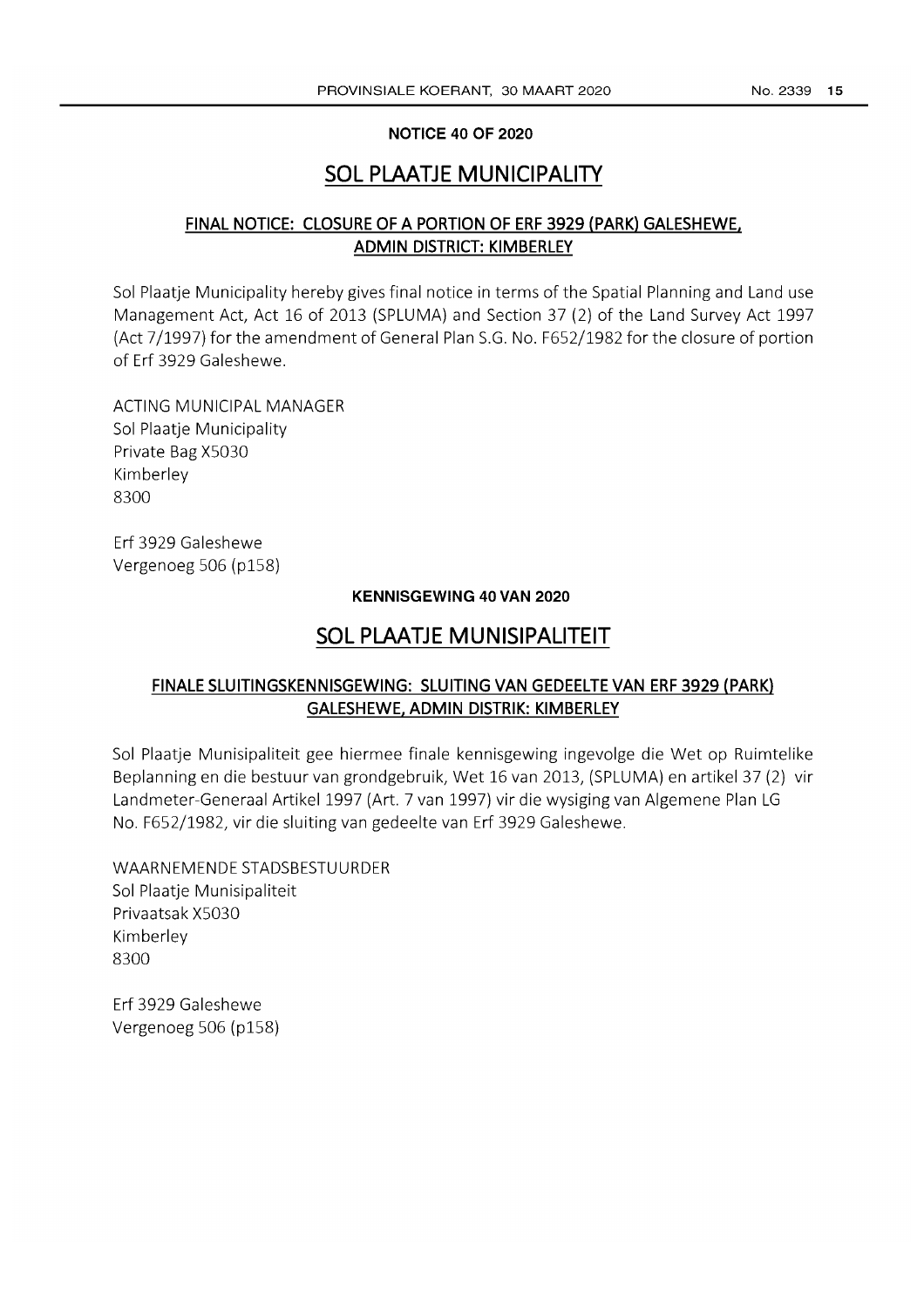#### **NOTICE 41 OF 2020**

# **SOL PLAATJE MUNICIPALITY**

## **FINAL NOTICE: CLOSURE OF A PORTION OF ERF 13373 (PUBLIC PLACE) GALESHEWE, ADMIN DISTRICT: KIMBERLEY**

Sol Plaatje Municipality hereby gives final notice in terms of the Spatial Planning and Land use Management Act, Act 16 of 2013 (SPLUMA) and Section 37 (2) of the Land Survey Act 1997 (Act 7/1997) for the amendment of General Plan S.G. No. F8473/199lfor the closure of portion of Erf 13373 Galeshewe.

ACTING MUNICIPAL MANAGER Sol Plaatje Municipality Private Bag X5030 Kimberley 8300

Erf 13373 Galeshewe Vergenoeg 506 (p162)

#### **KENNISGEWING 41 VAN 2020**

## **SOL PLAATJE MUNISIPALITEIT**

## **FINALE SLUITINGSKENNISGEWING: SLUITING VAN GEDEELTE VAN ERF 13373 (OPENBARE PLEK) GALESHEWE, ADMIN DISTRIK: KIMBERLEY**

Sol Plaatje Munisipaliteit gee hiermee finale kennisgewing ingevolge die Wet op Ruimtelike Beplanning en die bestuur van grondgebruik, Wet 16 van 2013, (SPLUMA) en artikel 37 (2) vir Landmeter-Generaal Artikel 1997 (Art. 7 van 1997) vir die wysiging van Algemene Plan LG No. F8473/1991, vir die sluiting van gedeelte van Erf 13373 Galeshewe.

WAARNEMENDE STADSBESTUURDER Sol Plaatje Munisipaliteit Privaatsak X5030 Kimberley 8300

Erf 13373 Galeshewe Vergenoeg 506 (p162)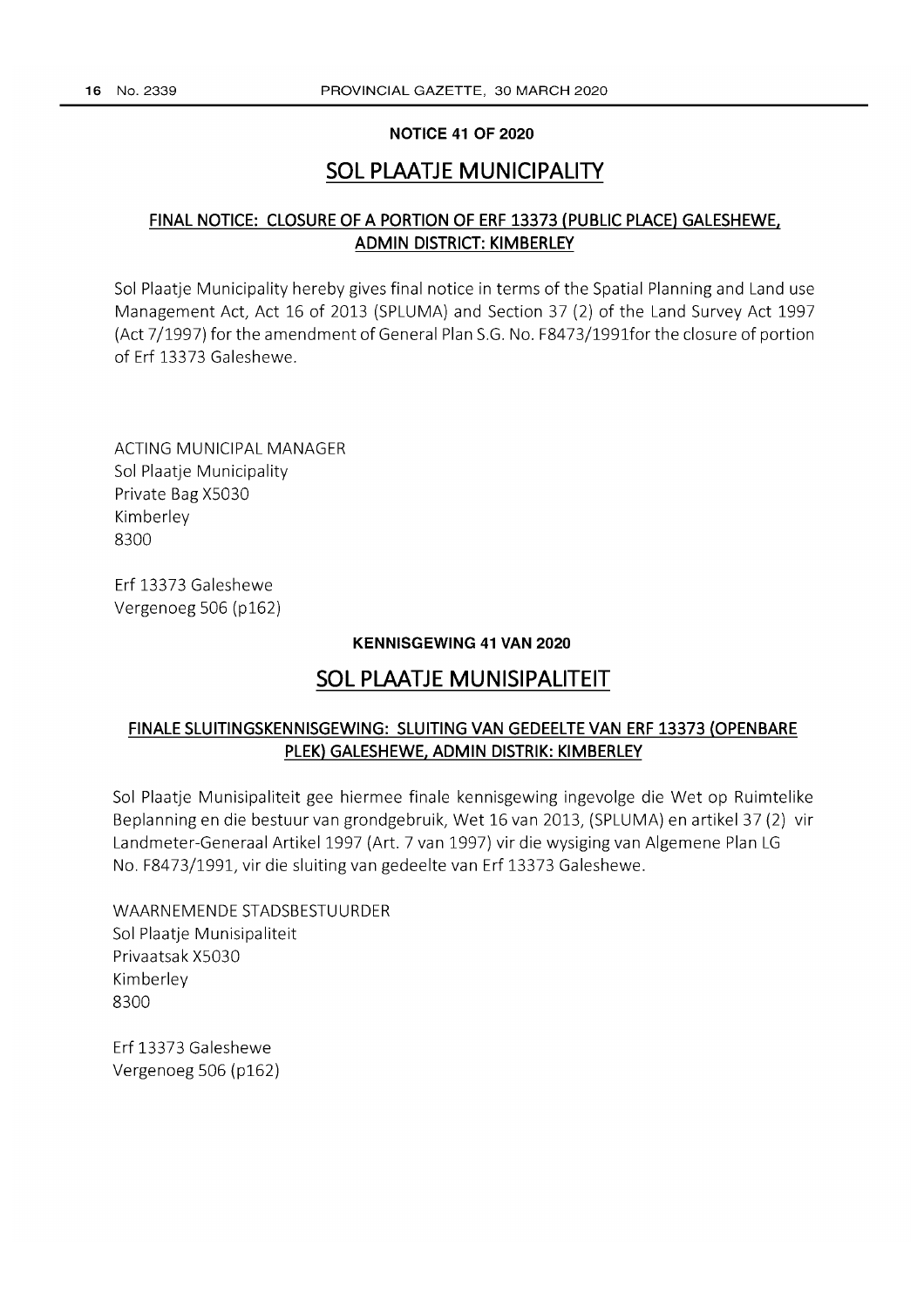NOTICE 42 OF 2020



# NORTHERN CAPE GAMBLING BOARD NOTICE IS HEREBY GIVEN OF APPLICATIONS RECEIVED FOR LIMITED PAYOUT MACHINE SITE OPERATOR LICENCE FROM ROUTE OPERATOR VUKANI GAMING NORTHERN CAPE PTY (LTD).

1. In terms of Section 28(1) (a) (ii) of the Northern Cape Gambling Act, Act 3 of 2008, notice is hereby given of applications received for Limited Payout Machine Site Operator licence from Route Operator Vukani Gaming Northern Cape PTY (LTD).

The details of the applications are as follows:

| SITE              |  | <b>OPERATOR I SITE OWNERS NAME</b> | ADDRESS                  |  |
|-------------------|--|------------------------------------|--------------------------|--|
| NAME              |  |                                    |                          |  |
| Hooggelegen Lodge |  | Rosa Hermina                       | ERF 14 & 15 Main Street, |  |
|                   |  | Vermeulen                          | Grobelaarshoop           |  |

### Public Inspection of the application

2. The applications will, subject to any ruling by the Board, be open for public inspections at the following local South African Police Service Station from the 30<sup>th</sup> of March 2020 until the 2<sup>nd</sup> of May 2020: Grobelaarshoop.

The applications can also be inspected at the offices of the Board at the address mentioned below between 08:00 and 15:30 from Monday until Friday at: No 31 Mac Dougal Street Monument Heights Kimberley

### Invitation to lodge objections or representations

Interested persons are hereby invited to lodge representations in respect of any or all of the applicants by no later than 15:30 on the  $2^{nd}$  of May 2020. Representations should be in writing and must contain at least the following information:

- (a) The name of the applicant to whom the objection or representation relates
- (b) The ground(s) on which objections or representations are made
- (c) The name, address and telephone number of the person submitting the representations